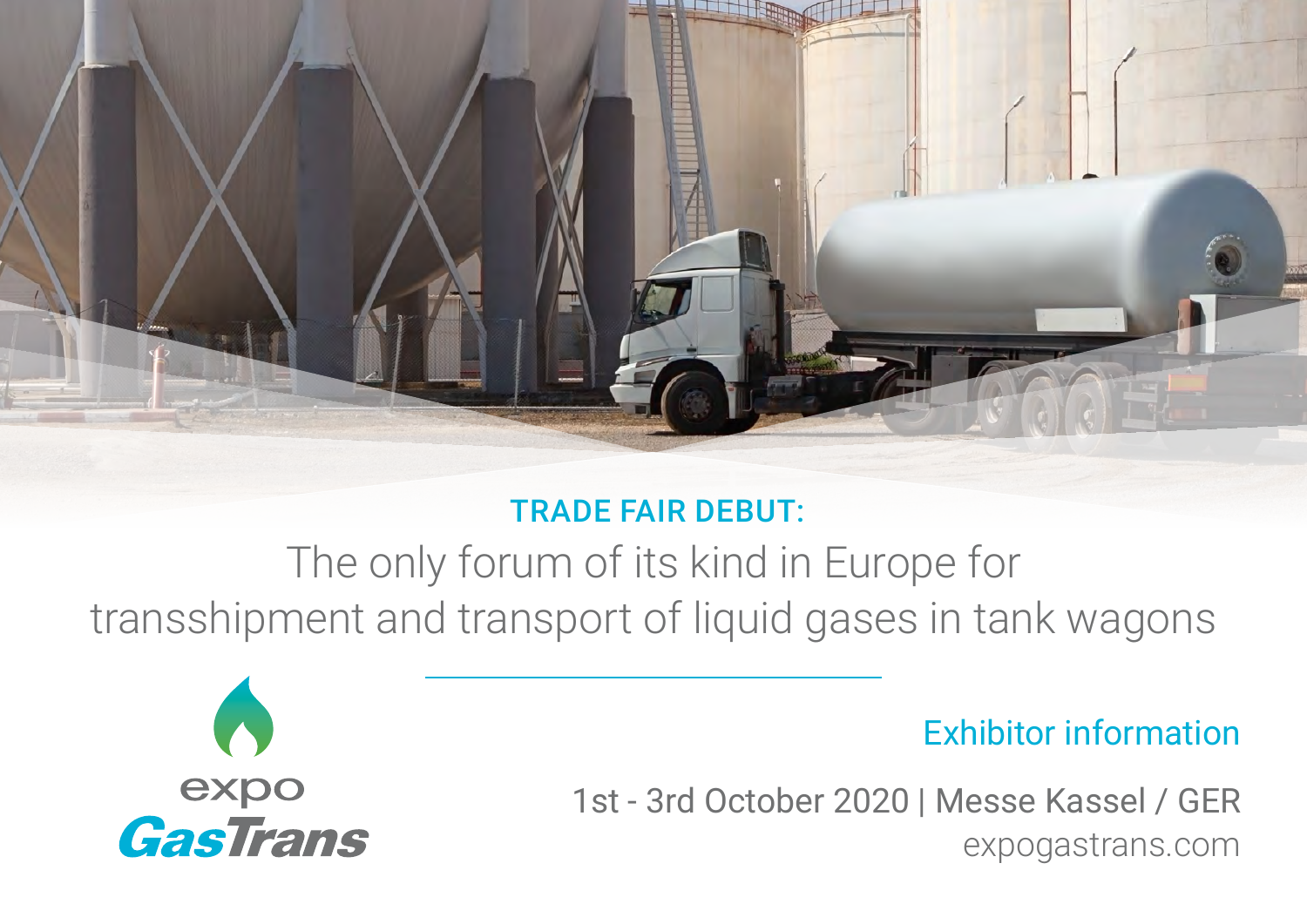### TRADE FAIR DEBUT IN KASSEL: All-time first for expo GasTrans as part of the 9th expo PetroTrans

expo GasTrans and expo PetroTrans complement one another on an equal footing: expo PetroTrans combines the competence of experienced manufacturers. expo GasTrans adds a pioneering new prospect – transport and transshipment of liquefied gases – to an industry forum unique in Europe.

More and more energy merchants are optimising their trade in liquefied petroleum gas (LPG) with respect to operational and merchandise management security, for instance through enhanced efficiency and markedly increased data utilization, so as to be able to lead the business segment optimally into the challenging future.

This is joined by **cryogenic liquefied natural gas (LNG)**, which politics and industry regard as a further fuel for the heavy goods transport of the future. An internationally expanding network of service stations and increasing registration figures for LNG commercial vehicles speak for themselves.

In the private car sector, alongside straight e-mobility, hydrogen can reduce pollutant emission and has sound arguments in its favour, especially in long-distance transport. The roll-out of the hydrogen service station network is currently forging ahead, particularly in Germany.

Safety-related concerns however make handling of pure hydrogen more complex. This could be simplified in subsectors by "Liquid Organic Hydrogen Carriers" (LOHCs). These carriers undertake to store the hydrogen supplied by hydrogenation (exothermic reaction for addition) under normal pressure and temperature until the hydrogen is dehydrated again (endothermic reaction). It is an attractive idea that LOHCs could allow hydrogen to be transported in the same way as diesel and petrol using conventional tankers.

This may all seem a long way off, but anyone wanting to play a role in the energy market in the future must set the course today in a visionary manner. This is where the new expo GasTrans trade fair comes in.

INTERNATIONAL The specialist trade fair with exhibitors from 18 countries and visitors of 50 nationalities

# 100% B2B

Business platform for intensive knowledgetransfer, discussions, strategies and networking

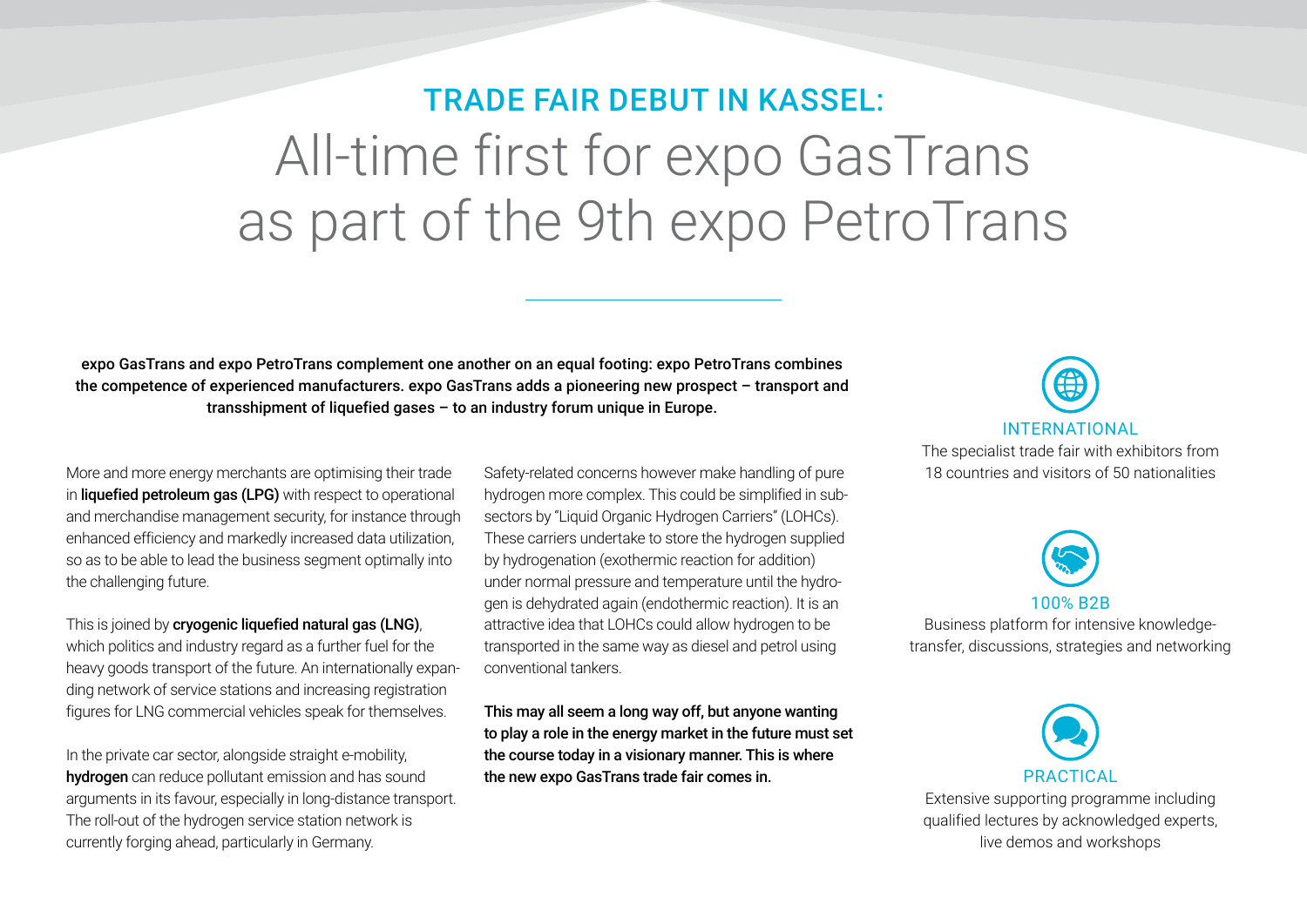

*"Within the context of the expo PetroTrans, the expo GasTrans focuses extensively on the entire liquid gas market.*

*Liquefied gases as energy sources, such as conventional LPG and in the future increasingly LNG in addition to hydrogen have grown in importance of international society and its environment. Added to this is the sophisticated transport of technical liquid gases such as oxygen, argon and nitrogen, to name but a few.*

*Logistics for liquid gases are constantly facing new demands to which the expo GasTrans will be devoting specific attention through its emphasis on operational technologies and their application for safe and efficient transshipment of liquid gases on the roads.*

*We are looking forward to supporting these advancements with innovative projects and developments."*

**OLIVER JOACHIM** | **SALES MANAGER FOR GERMANY, AUSTRIA AND SWITZERLAND** | **ALFONS HAAR MASCHINENBAU GMBH & CO. KG**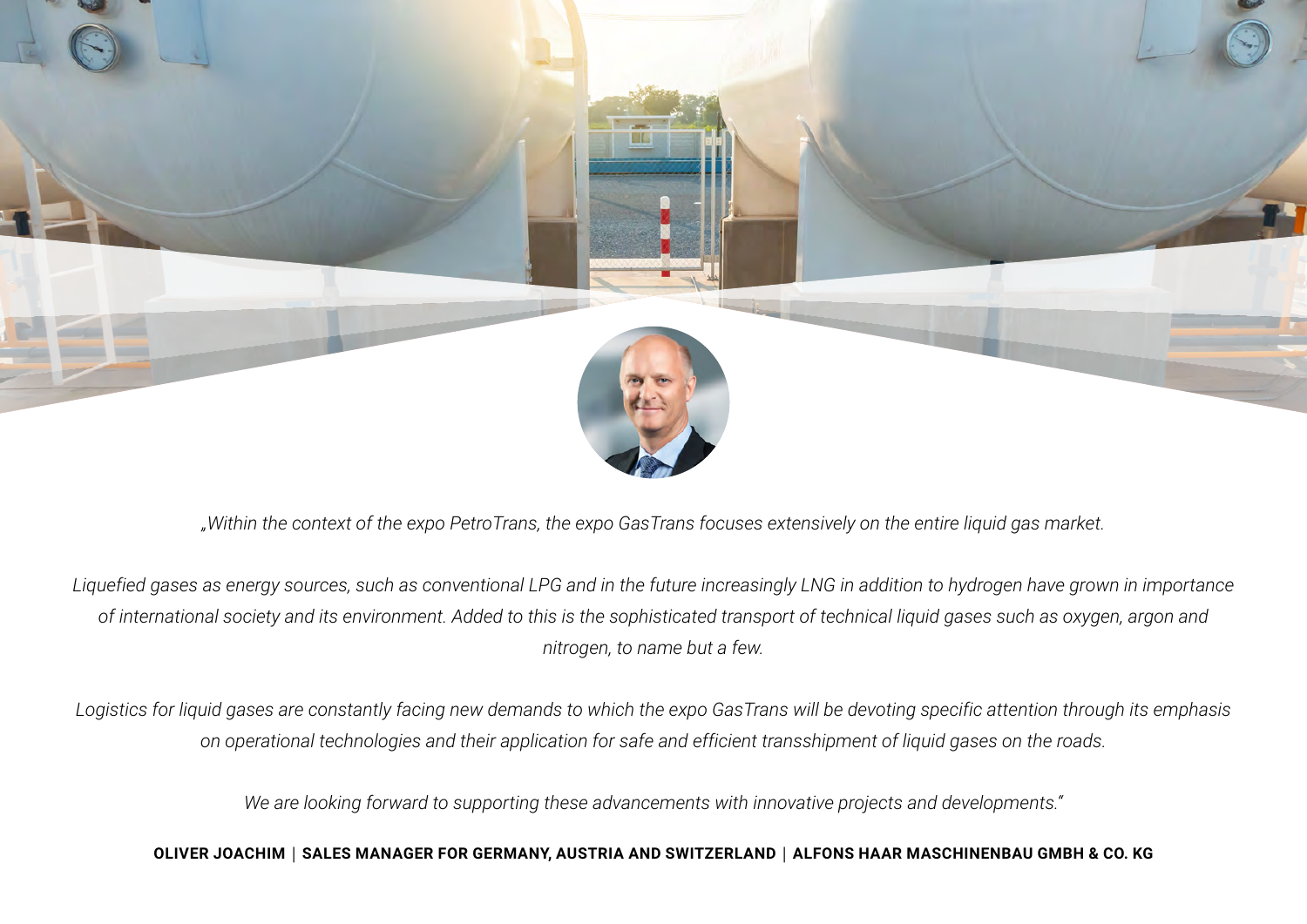#### //Synergies

Operational technologies and their application for transporting liquid gases on the roads occupy a forefront position at the new trade fair. Logically, the newly created expoGasTrans trade fair is seeking to join forces with the long-established expoPetroTrans: The intersection of both segments generates synergies that are equally promising for both sides – exhibitors and visitors alike.

#### //Backdrop

The new trade fair aims to introduce decision-makers to forward-looking technologies, with the aid of which existing business fields can be optimised and others opened up. Whereas the legal regulations and technical standards are developed and promoted by various different associations, expo GasTrans offers a B2B platform for presentingtransport vehicles, equipment features and digital components.

#### //Potential

Simultaneously holding both expo GasTrans and expo PetroTrans events at the same trade fair grounds allows exhibitors an economically viable trade fair presence and visitors a spotlight on current developments. The temporal and spatial proximity to the IAA Commercial Vehicles in Hanover also offers the opportunity to acquire a comprehensive overview of current market developments.



*"expo GasTrans will result in a whole range of exciting synergies for professional visitors and exhibitors alike. The promising intersection with the internationally recognised expo PetroTrans platform forms the foundation for the new expo GasTrans specialist trade fair. Holding both at the same time allows the industry specialists who come to Kassel for the trade fair to experience an even broader range of topics concentrated at a single location. Many companies carry liquid and solid fuels such as wood pellets in their range as well as lubricants and liquid gas."* 

> **THOMAS KLOCKE | MANAGING DIRECTOR AVR MESSE UND VERANSTALTUNG GMBH**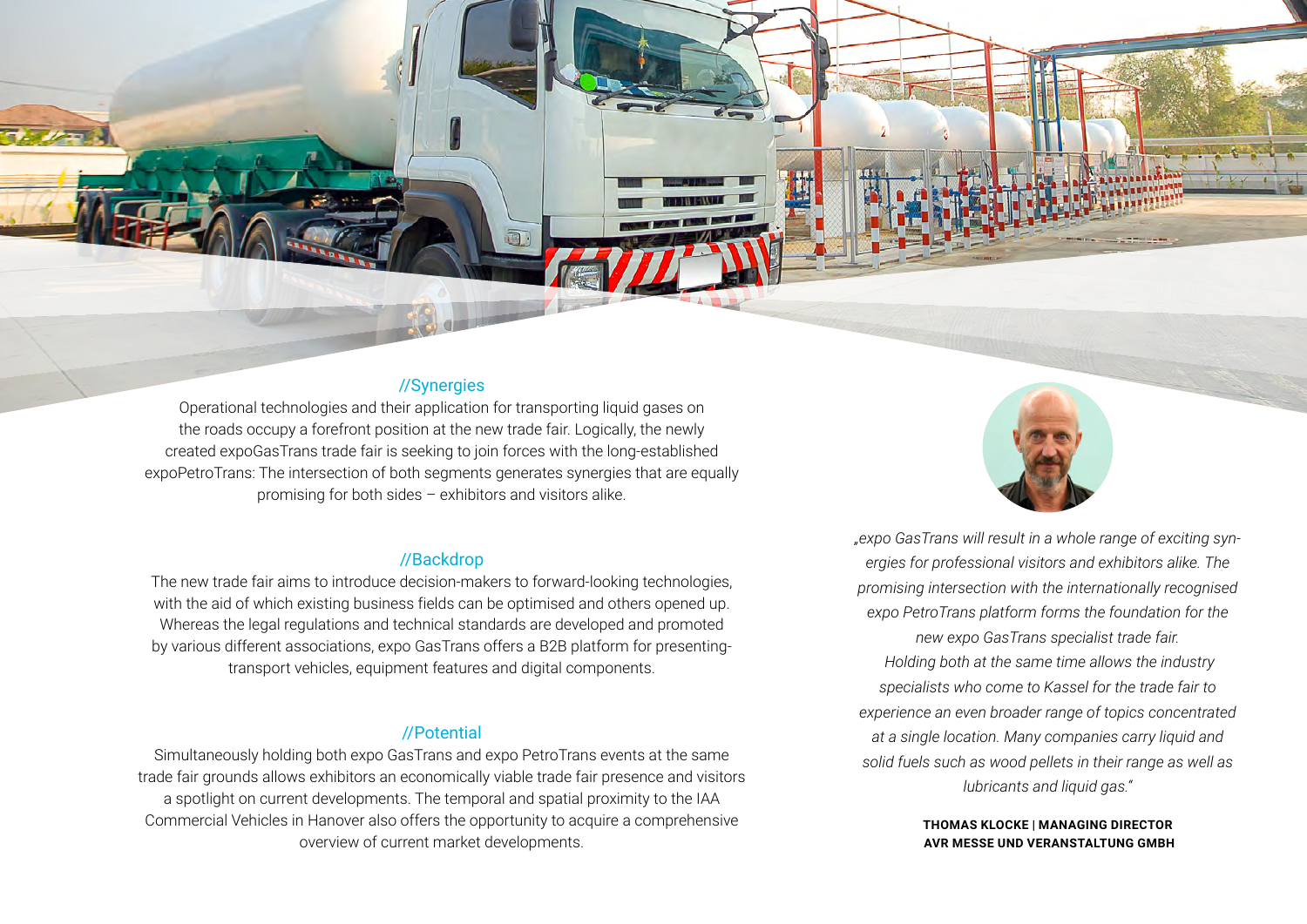## Are you seeking to reach new target groups?

Take advantage of the synergies with the expo PetroTrans - the leading trade fair for fuel logistics, which provides the ideal backdrop for the expo GasTrans.

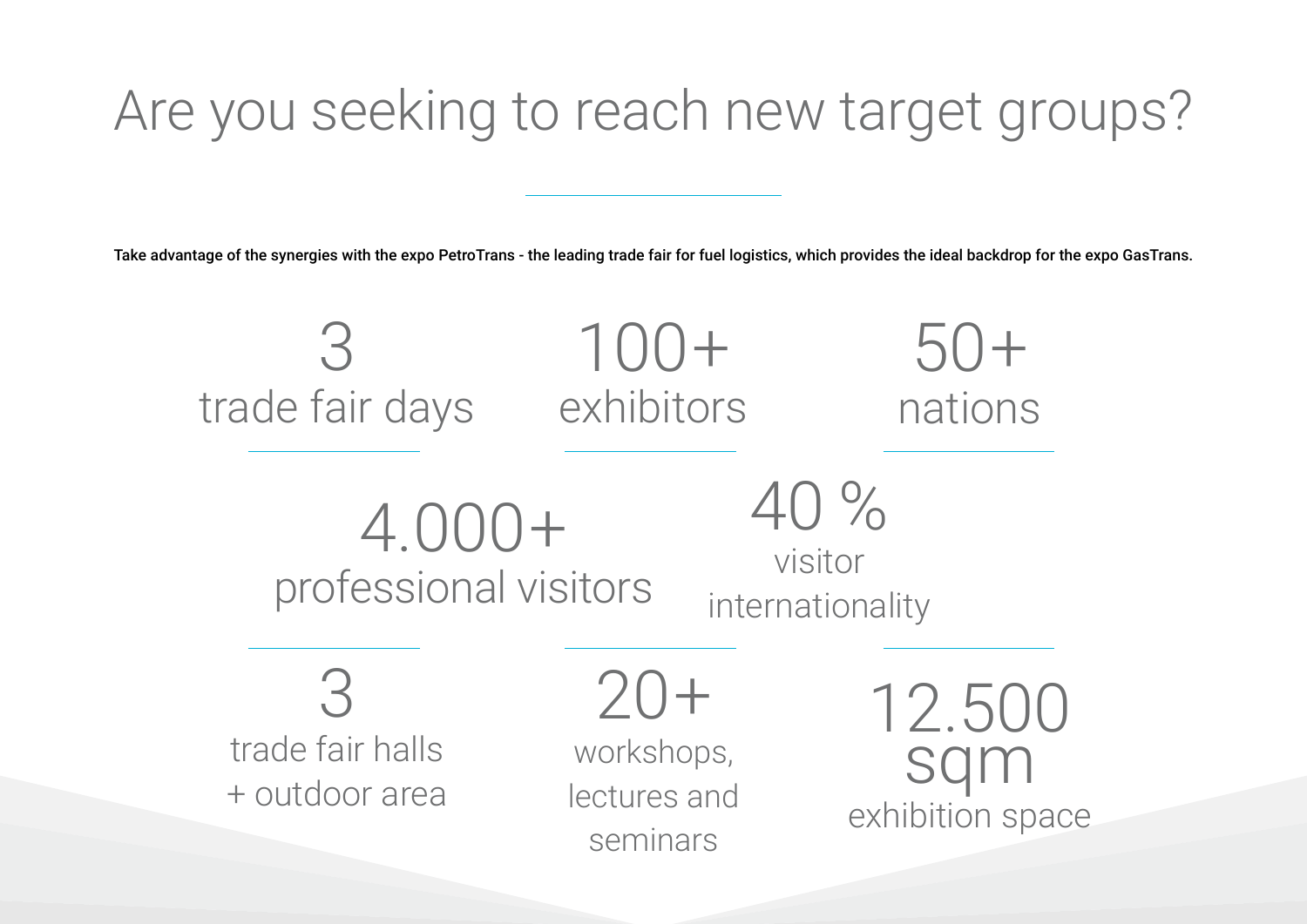### Unique product variety

#### expo GasTrans combines the competence and innovative potential of the liquid gas market

expo GasTrans provides the ideal platform for a high-profile appearance before an interested audience as a player in the liquid gas market. It also provides visitors the opportunity to obtain a concentrated overview of the wide range of products and solutions on the liquid gas market. A cornerstone of the professional trade fair is the lecture programme in the centrally located "Forum", where subject specialists provide information about current developments in lectures and panel discussions.

#### The exhibition areas at expo GasTrans

- $\checkmark$  Liquefied natural gas LNG
- Liquefied petroleum gas LPG
- $\checkmark$  Technical gases
- **✓** Dangerous goods
- transport
- $\checkmark$  Data processing
- $\checkmark$  Coupling technology
- $\checkmark$  System equipment for tankers
- $\checkmark$  Tank fittings
- **✓** Cryogenics
- $\checkmark$  Safety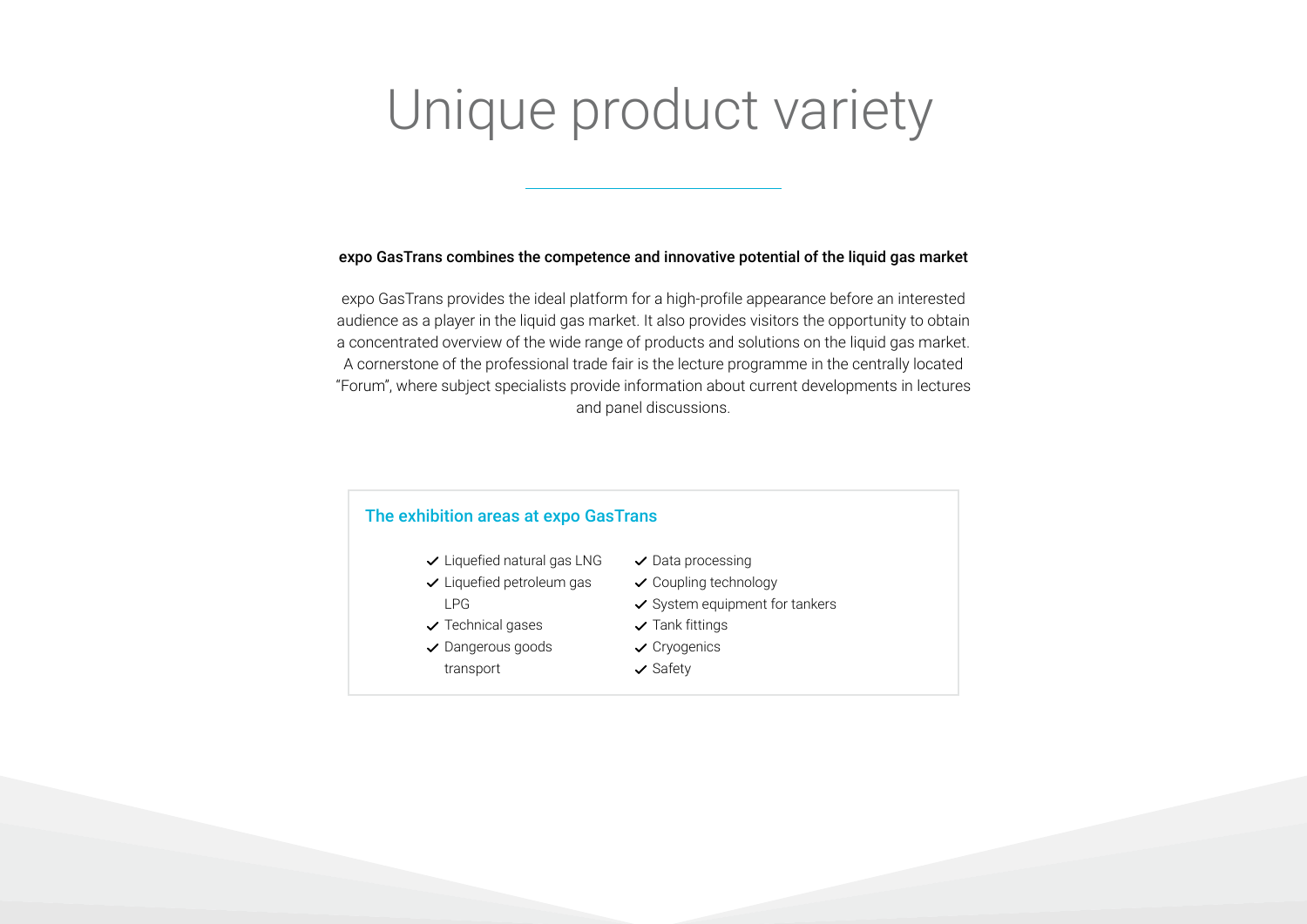## A perfect trade fair location

An excellent infrastructure, a good priceperformance ratio and top-quality service. No trade fair venue in Germany is as central as Kassel Trade Fair – the same applies throughout Europe. Right in the heart of Germany, the city and region are easily reached from all directions: by car, train or air. The direct connection to the motorway and more than 3000 non-fee-paying parking spaces on site make Kassel Trade Fair a perfect location for the expo GasTrans.



- 
- Frankfurt/Main: 1:23 hrs.
- $\checkmark$  Erfurt: 1:29 hrs.
- $\vee$  Hamburg: 2:10 hrs.
- **DB**
- Würzburg: 1:00 hrs.
- $\checkmark$  Stuttgart: 2:49 hrs.
- $\checkmark$  Berlin: 2:33 hrs.
- $\checkmark$  Munich: 3:21 hrs.
- $\checkmark$  Leipzig: 3:00 hrs.

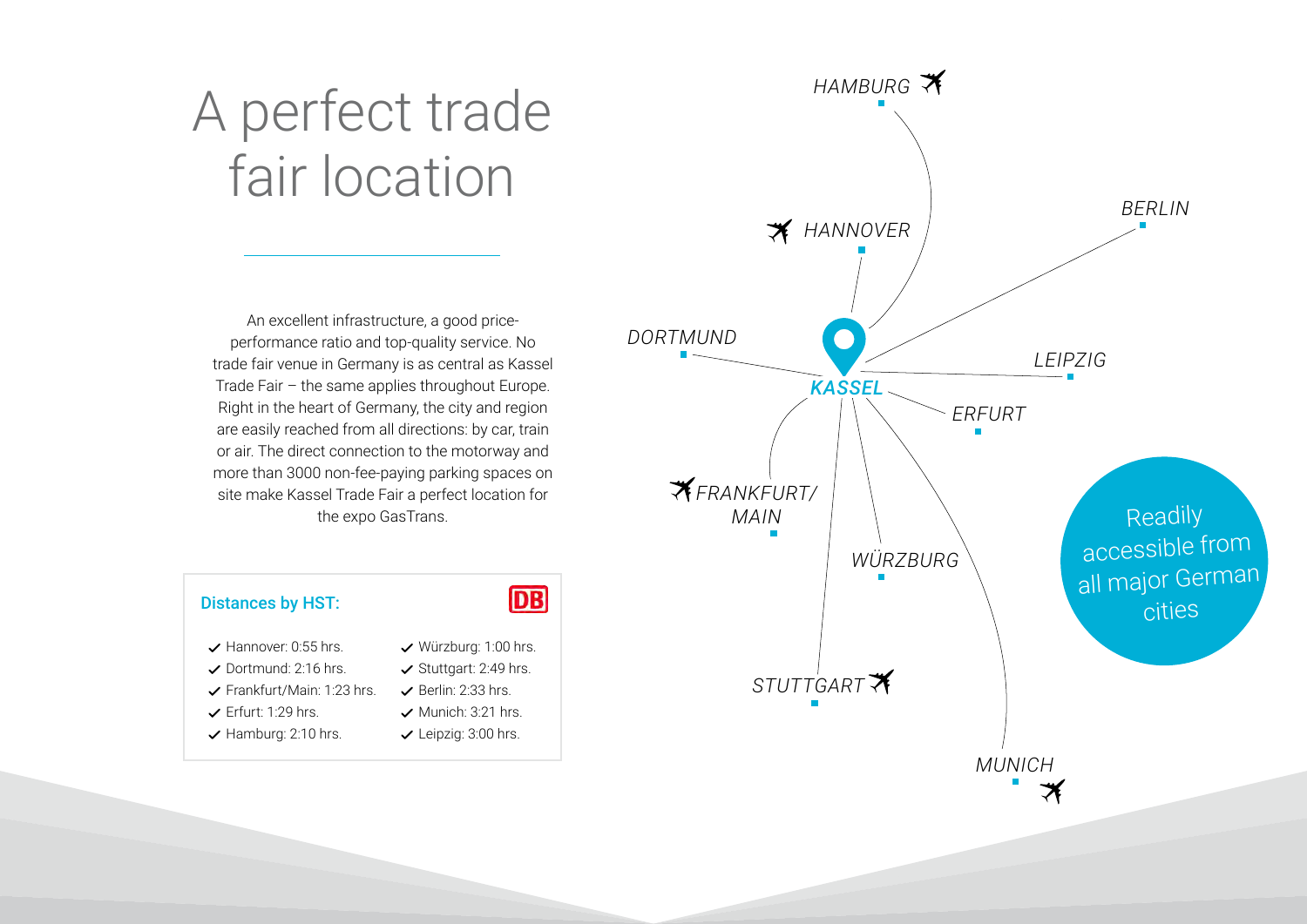## We help you get your message across. Right from the start.

#### Plan a perfect trade fair presence!

 We will be pleased to help you: ranging from planning, including reservation of suitable areas, booth construction and implementation of accompanying advertising activities to on-site support for your trade fair presence.

#### Become a sponsor!

 For individual and tailor-made sponsoring offers, we are at your disposal as a competent partner. Consult us! We will be glad to work together with you in devising a concept tailored to your needs.

#### The benefits for expo GasTrans exhibitors

- Compact trade fair layout at Germany's most central trade fair venue
- $\checkmark$  100% B2B business platform
- $\vee$  Integrated exhibitor concept without segmentation with flexible booth sizes of between 15 and 500 m²
- $\vee$  If desired, presentation with other partners as sub-exhibitors
- $\vee$  Added value and inspiration through special areas on current topics
- $\vee$  High media attention before, during and after the trade fair
- $\checkmark$  Transparent prices and a fair price/performance ratio
- All-round service, consultancy and professional support
	- from a single source